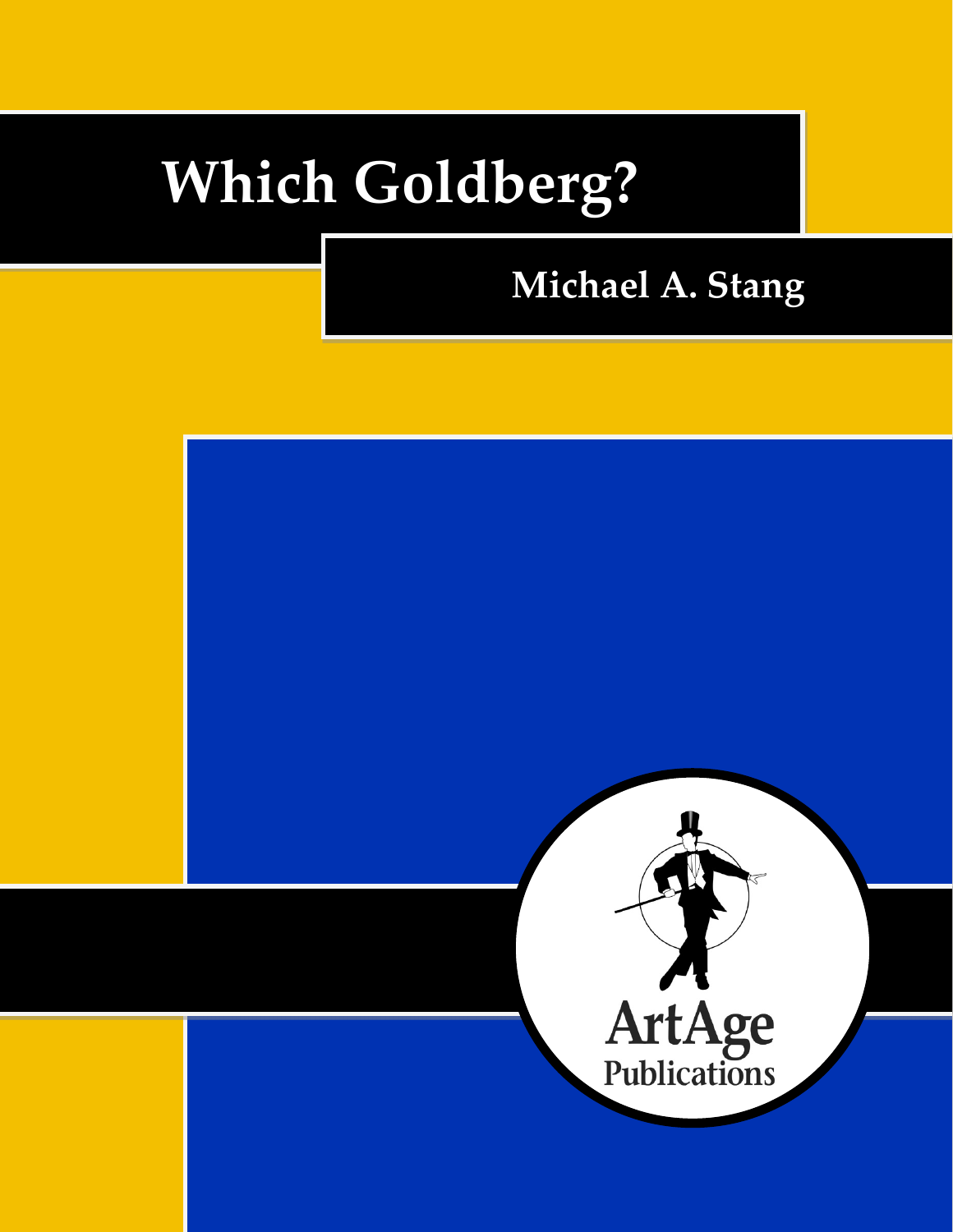

ArtAge supplies books, plays, and materials to older performers around the world. Directors and actors have come to rely on our 30+ years of experience in the field to help them find useful materials and information that makes their productions stimulating, fun, and entertaining.

ArtAge's unique program has been featured in *Wall Street Journal*, *LA Times*, *Chicago Tribune*, *American Theatre*, *Time Magazine*, *Modern Maturity*, on *CNN*, *NBC*, and in many other media sources.

ArtAge is more than a catalog. We also supply information, news, and trends on our top-rated website, www.seniortheatre.com. We stay in touch with the field with our very popular e-newsletter, *Senior Theatre Online*. Our President, Bonnie Vorenberg, is asked to speak at conferences and present workshops that supplement her writing and consulting efforts. We're here to help you be successful in Senior Theatre!

# *We help older performers fulfill their theatrical dreams!*

ArtAge Publications Bonnie L. Vorenberg, President PO Box 19955 Portland OR 97280 503-246-3000 or 800-858-4998 bonniev@seniortheatre.com www.seniortheatre.com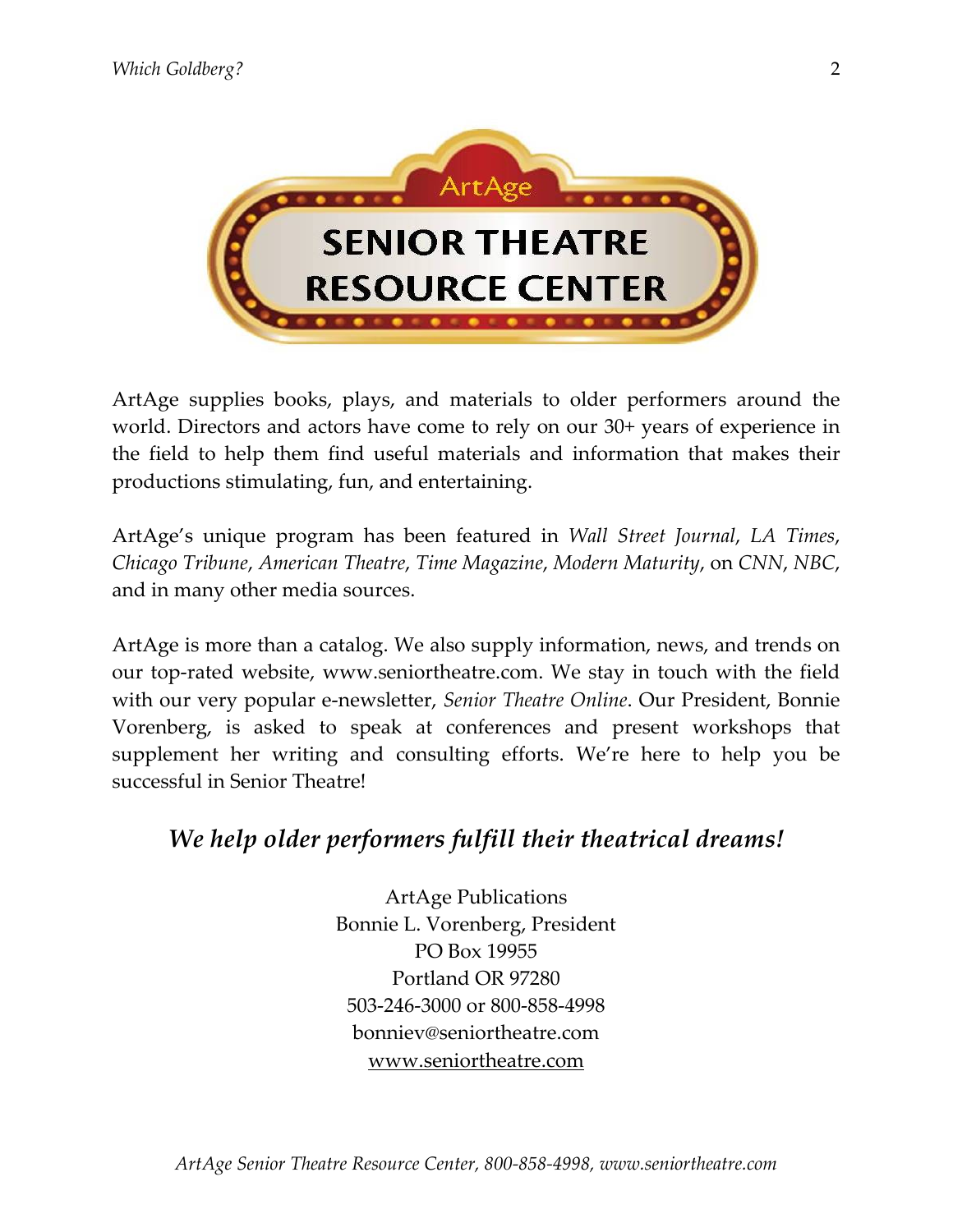## **NOTICE**

**Copyright:** This play is fully protected under the Copyright Laws of the United States of America, Canada, and all other countries of the Universal Copyright Convention.

The laws are specific regarding the piracy of copyrighted materials. Sharing the material with other organizations or persons is prohibited. Unlawful use of a playwright's work deprives the creator of his or her rightful income.

**Cast Copies:** Performance cast copies are required for each actor, director, stage manager, lighting and sound crew leader.

**Changes to Script:** Plays must be performed as written. Any alterations, additions, or deletions to the text must be approved.

**Permission to Film:** You do not have permission to film, record, or distribute the play in any medium. You are also not allowed to post on electronic services such as, but not limited to, YouTube. Exceptions must be granted by written permission from the publisher.

**Royalty:** Royalties are due when you perform the play for any audience, paying or non-paying, professional or amateur. This includes readings, cuttings, scenes, and excerpts.

The royalty for amateur productions of this show is posted online. It is payable two weeks prior to your production. Contact us for professional rates or other questions. Royalty fees are subject to change.

Insert the following paragraph in your programs:

### *Performed with special permission from ArtAge Publications' Senior Theatre Resource Center at 800-858-4998, www.seniortheatre.com*

*Which Goldberg?* © 2020 by Michael A. Stang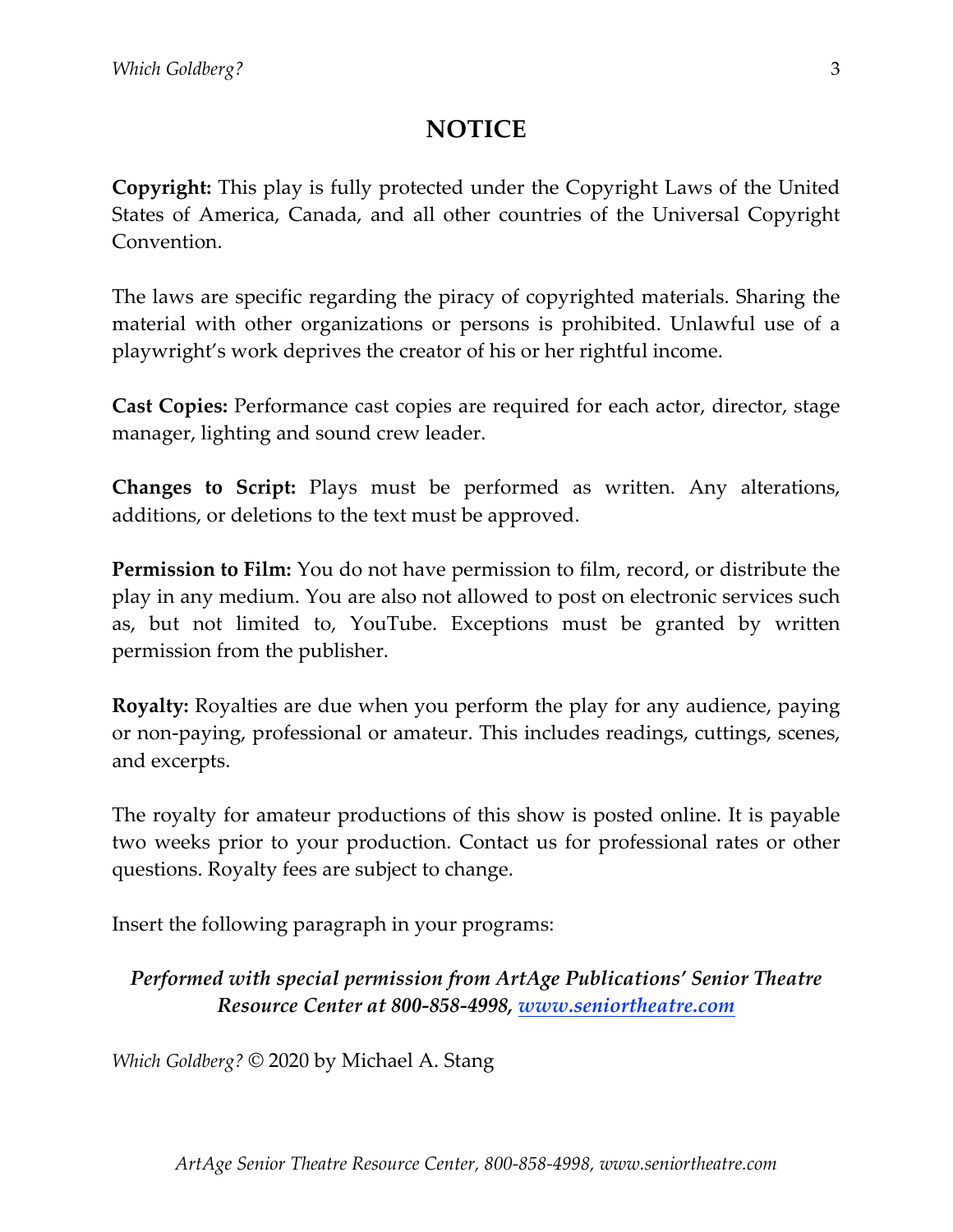#### WHICH GOLDBERG?

#### By Michael A. Stang

#### CAST

IDA: Older woman. Conservative dress, glasses, pocketbook and hat.

ETTA: More or less same as Ida.

RABBI: Male or female. Middle aged or older.

#### Place

Funeral home or synagogue.

#### **Time**

Any time from the 1950's, to the present.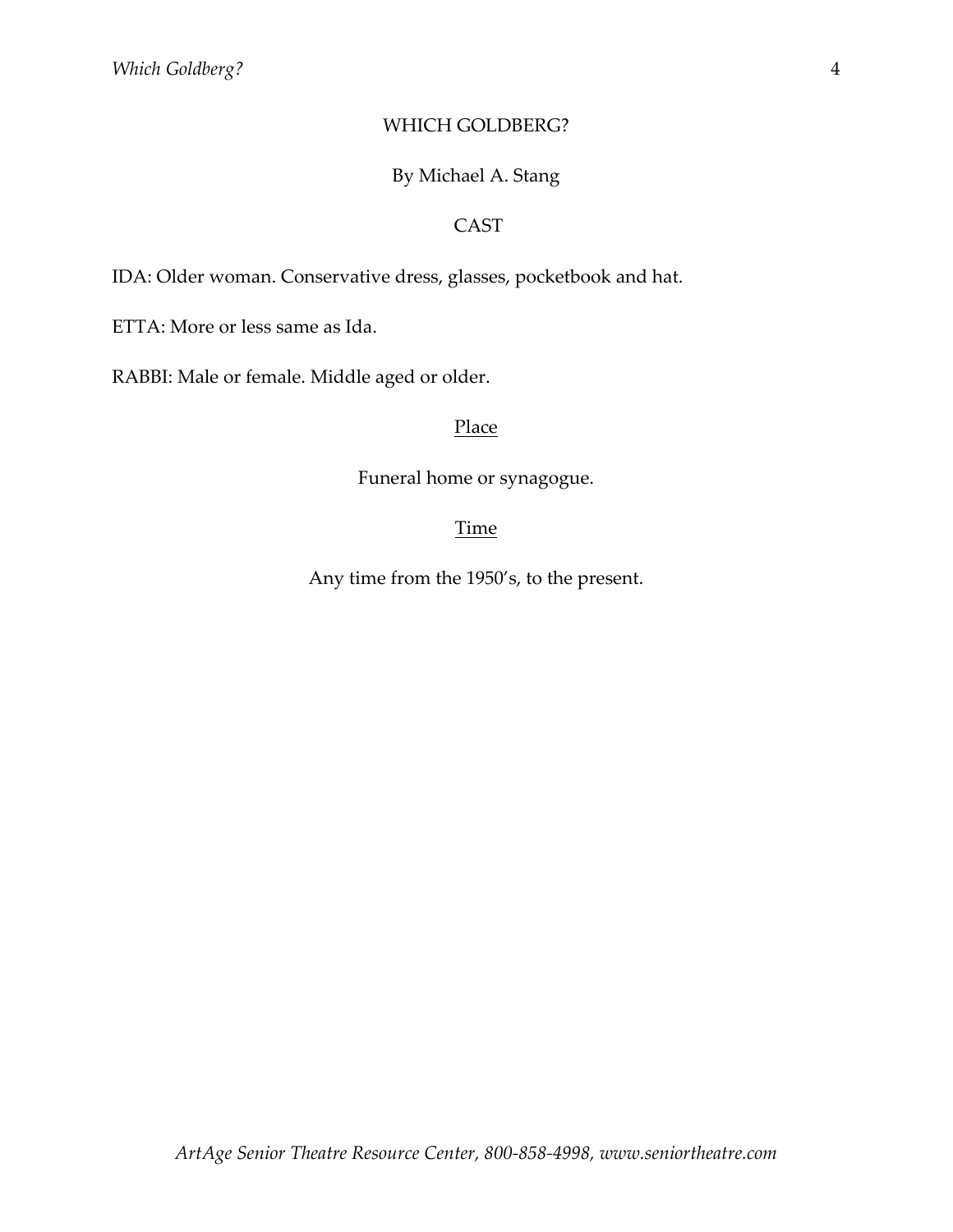#### WHICH GOLDBERG?

Setting: *Funeral which has not yet started. There is a podium. There may be a closed coffin with Star of David.* Ida and Etta are seated in the audience next to each other. They don't know each other. Ida is looking around uncomfortably.

IDA: This *is* the Goldberg funeral isn't it?

ETTA: Yes.

IDA: I thought I'd recognize some of the people. Which Goldberg?

ETTA: Jerome.

IDA: The dentist?

ETTA: No, the dry cleaner.

IDA: You mean he's not the dentist?

ETTA: No, he's the dry cleaner.

IDA: Oh.

ETTA: You didn't get a notice?

IDA: What notice?

ETTA: In the bulletin.

IDA: What bulletin?

ETTA: The Sisterhood bulletin.

IDA: I'm in the Sisterhood. I didn't get any bulletin.

ETTA: Maybe you didn't renew your membership.

IDA: I'm chairman of the membership committee.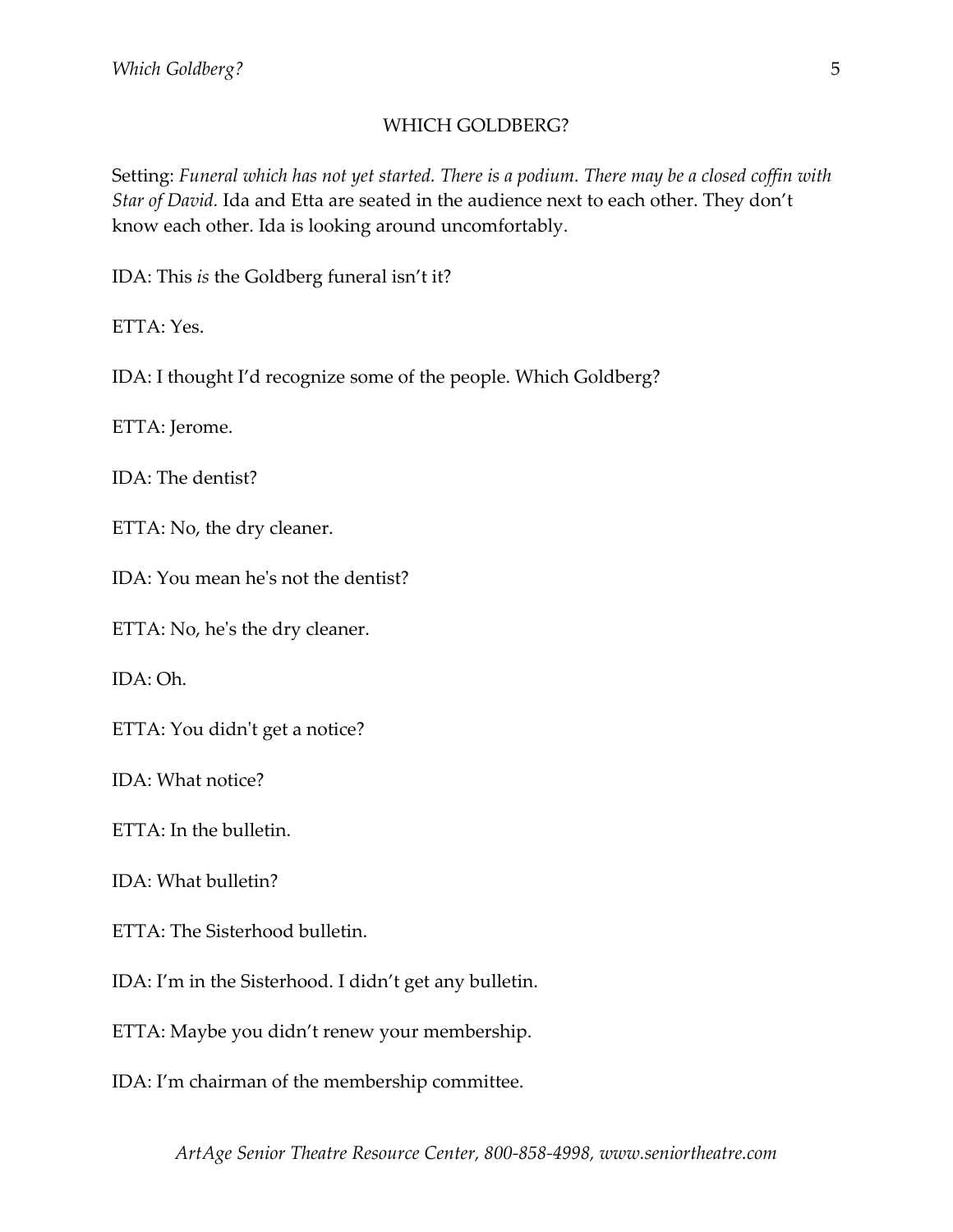ETTA: *(looks at Ida)* You don't look familiar to me.

IDA: *(looks at Etta)* You don't look familiar to me either.

ETTA: Which shul do you belong to?

IDA: Beth Jacob.

ETTA: Beth Tefilah.

IDA: Oh.

ETTA: Oh…So how did you find out about Goldberg?

IDA: I saw it in the paper and thought he was the dentist; so I came to pay my respects.

ETTA: If you read the obituary, you would have known he wasn't the dentist.

IDA: I didn't read the whole obituary.

ETTA: Why not?

IDA: They depress me.

ETTA: Was Goldberg your dentist?

IDA: No. My cousin's. He had a lot of plaque.

ETTA: Who? Goldberg?

IDA: No. My cousin, Seymour.

ETTA: Which Seymour?

IDA: Glickstein.

ETTA: I know Applebaum.

IDA: Applebaum the pharmacist?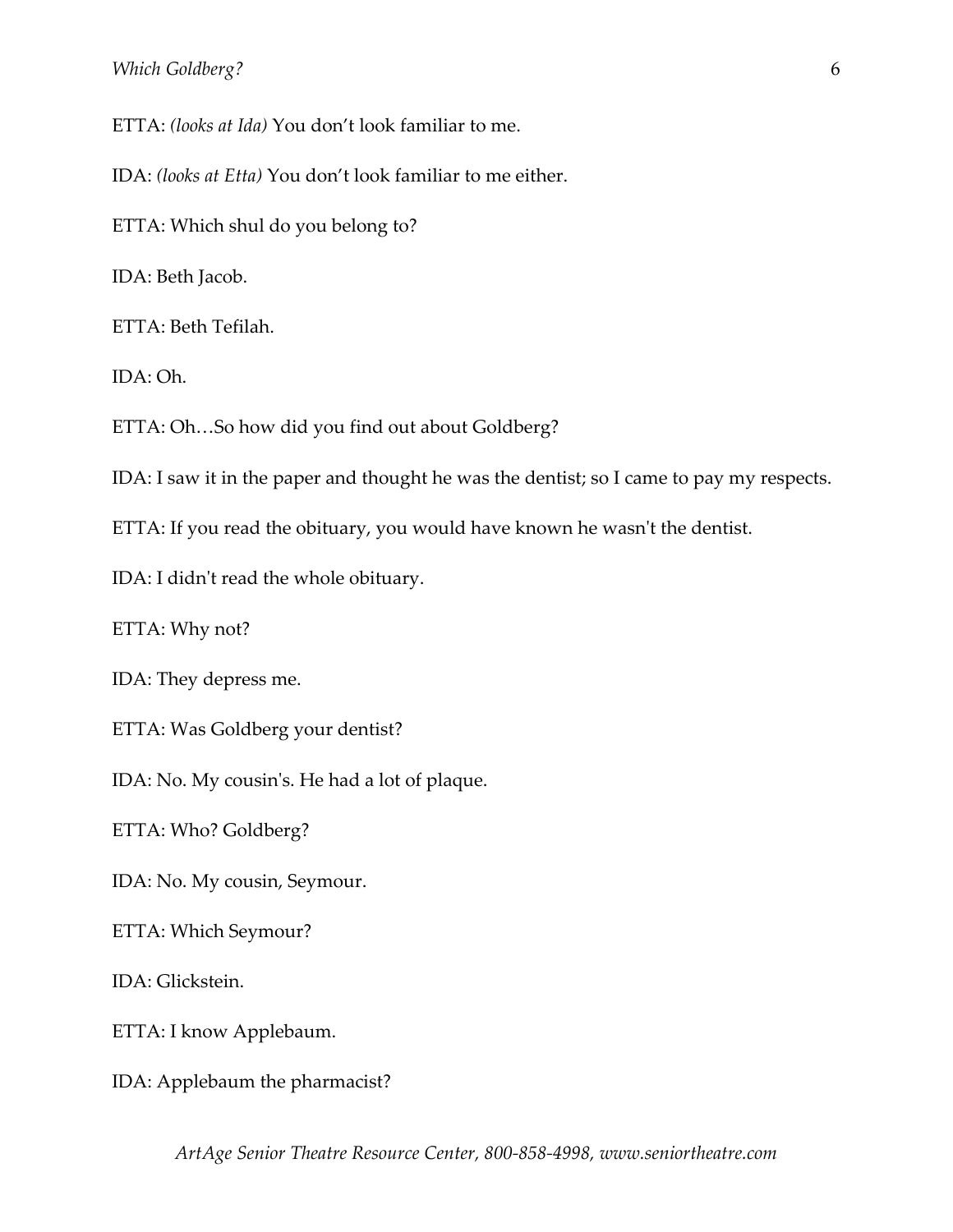ETTA: Applebaum the accountant. He's retired now.

IDA: Moved to Boca?

ETTA: That's the one.

IDA: My husband's accountant from work.

ETTA: Short man with a mustache?

IDA: Yep. Wore suspenders?

ETTA: All the time.

IDA: Never saw him with a belt.

ETTA: Always suspenders.

IDA: Liked to smoke those fat cigars?

ETTA: Had a pocket full of them.

IDA: Polo shirts.

ETTA: Must have had every color.

IDA: Every color.

ETTA: Two or three fat cigars stuffed in that little pocket.

IDA: Two or three? At least four.

ETTA: They say Eden Acres is lovely.

IDA: What's Eden Acres?

ETTA: Where Applebaum lives.

IDA: Applebaum the accountant?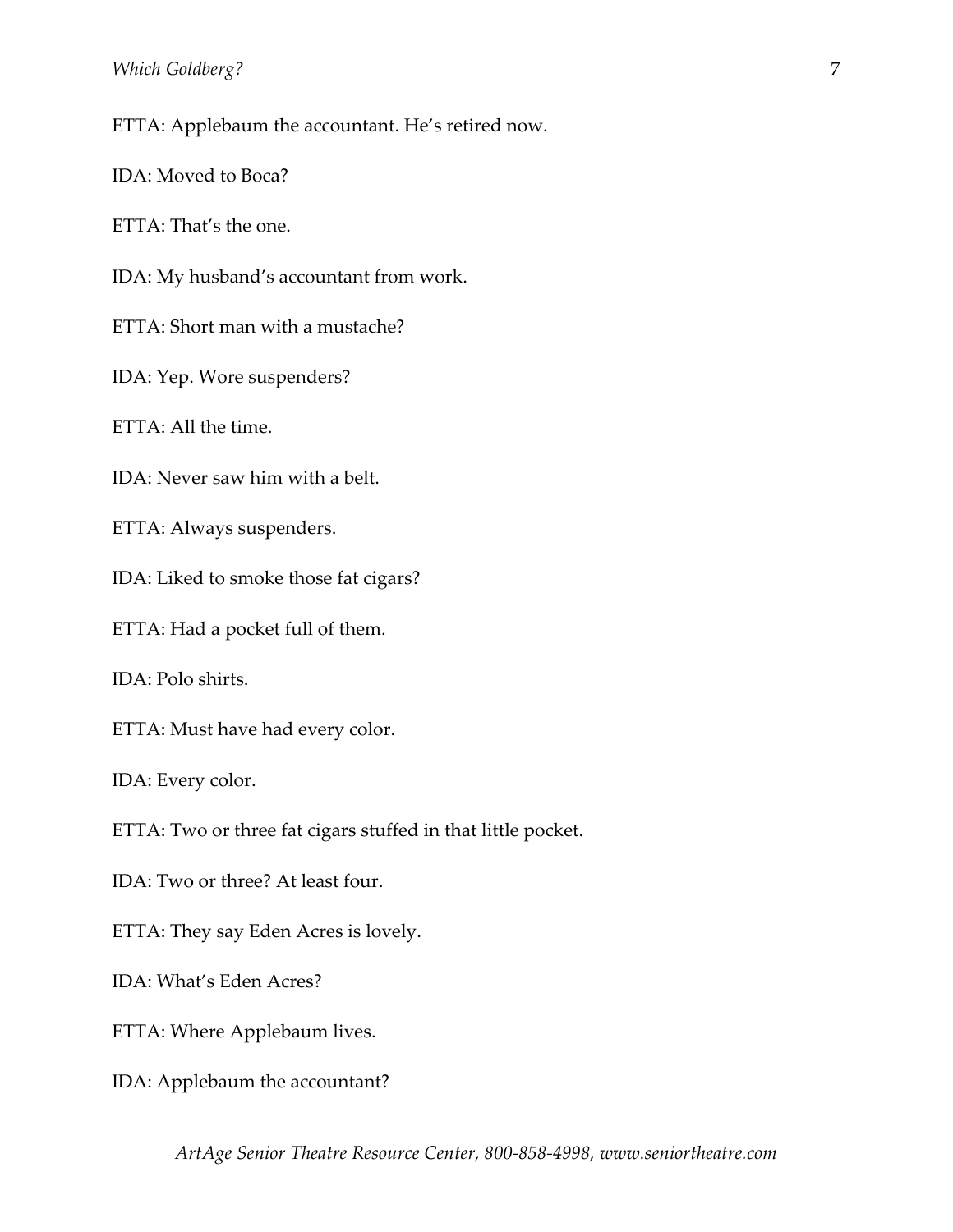ETTA: Of course, Applebaum the accountant. Who do you think we've been talking about all this time? Lives there with his wife, Karen.

IDA: Applebaum the accountant lives in Coral Heights and he's a widower.

ETTA: Oh.

IDA: Oh.

ETTA: Not the same Applebaum.

IDA: Common name.

ETTA: Common name.

IDA: Very common.

ETTA: Not as common as Goldberg.

IDA: Definitely not.

ETTA: Maybe Cohen is more common.

IDA: Or Levy.

ETTA: I counted once.

IDA: Counted what?

ETTA: The number of Cohens and Levys in the phone book.

IDA: Why did you do that?

ETTA: I thought it would be interesting.

IDA: Was it interesting?

ETTA: Very.

IDA: So. What did you find out?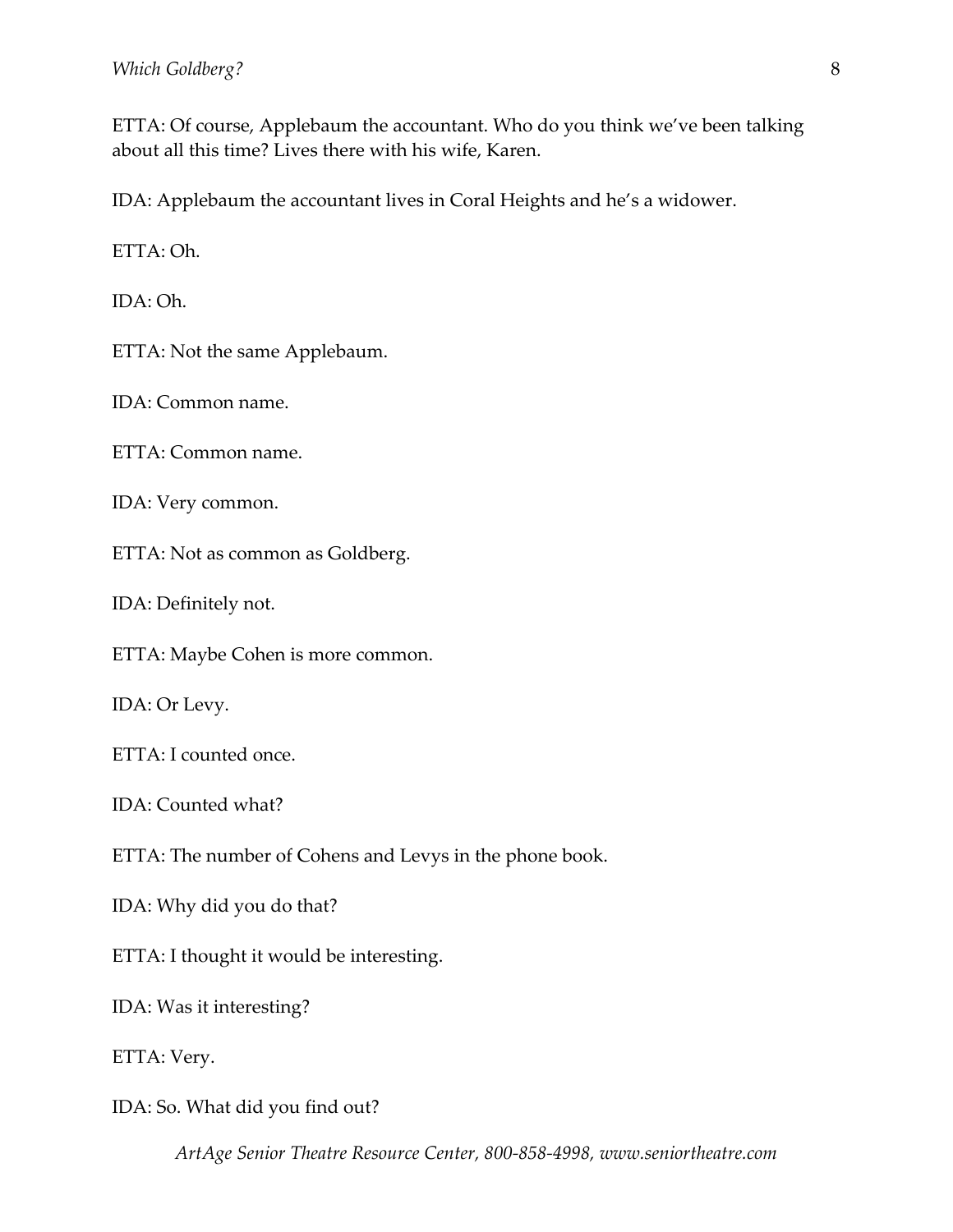#### ETTA: I don't remember.

IDA: But it *was* interesting?

ETTA: Yes. Very.

*(long uneasy pause)*

IDA: This Goldberg.

ETTA: Which Goldberg?

IDA: The one up there. *(points with head)*

ETTA: The dry cleaner.

IDA: Yes. Is he the one who did your dry cleaning?

ETTA: Not anymore.

IDA: Why's that?

ETTA: He ruined my silk evening gown.

IDA: He *himself* ruined it?

ETTA: No. One of his people.

IDA: How did they ruin it?

ETTA: Got chocolate all over it.

IDA: That's terrible. You think his staff was eating chocolate while they were working?

ETTA: I left a Hershey Kiss in the bra part.

IDA: In the bra part?

ETTA: I wanted to save it for later. I guess I forgot about it.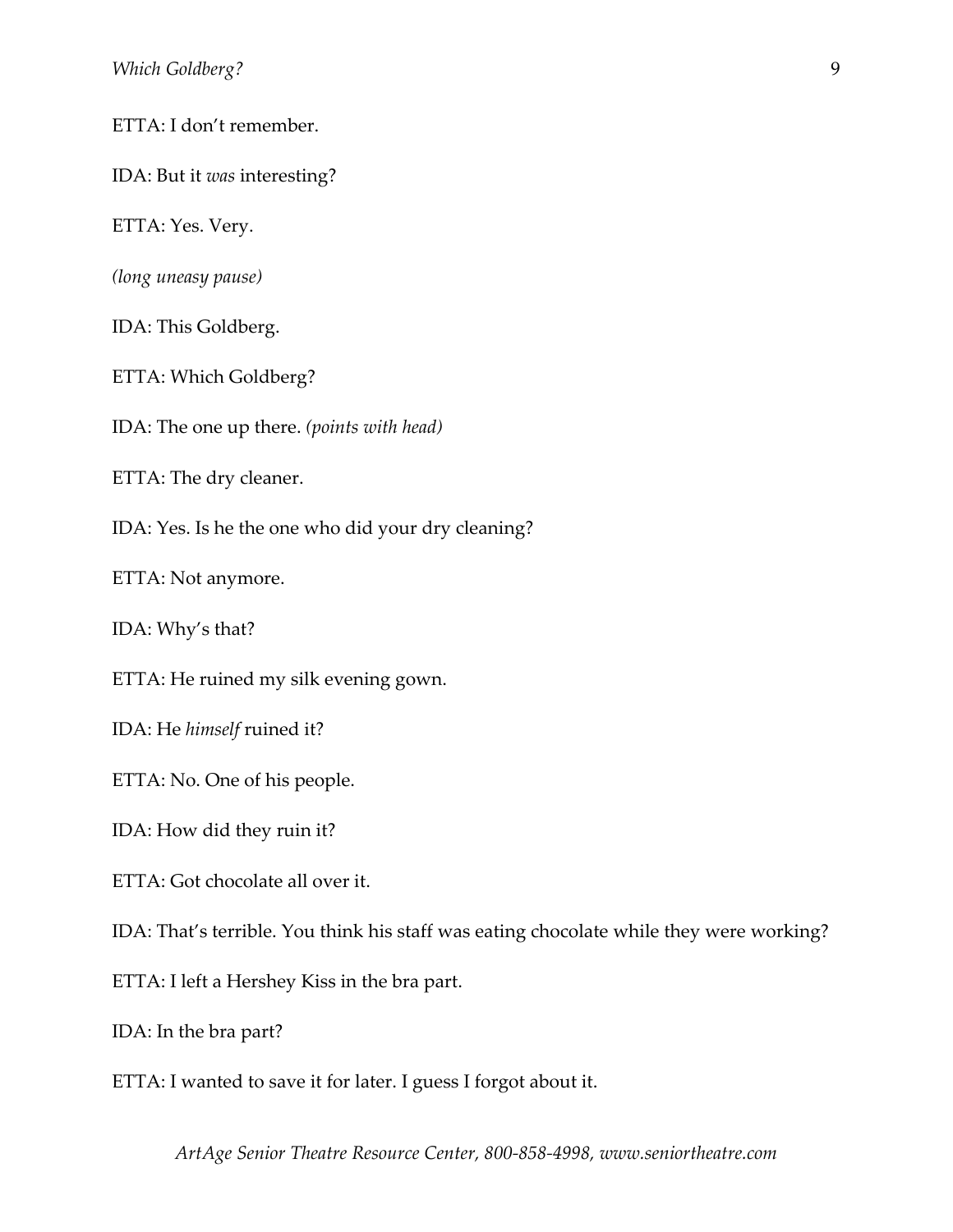IDA: Why didn't you put it in your purse?

ETTA: Sol was holding it while I went to the buffet.

IDA: Sol. Is your last name Birnbaum?

ETTA: Yes, it is. Do I know you?

IDA: Your husband is the refrigerator magnate.

ETTA: Are you crazy? How can a person be a refrigerator magnet?

IDA: Not magnet. Magnate! They say Sol Birnbaum sold more refrigerators than anyone in the greater…something area.

ETTA: My husband sold advertising.

IDA: Wait a second. Did he work for Barton-Clevinger?

ETTA: Yes.

IDA: So he is *the* Sol Birnbaum?

ETTA: I guess he is.

IDA: Sol Birnbaum, the advertising mogul.

ETTA: I don't think he's a mogul. Both his parents were from the same background.

IDA: What? Mogul. Mogul.

ETTA: My Sol may not be the brightest guy in the world but to call him that?

IDA: What's wrong with calling him a mogul?

ETTA: Doesn't that mean he's retarded or something?

IDA: A mogul is a bigshot.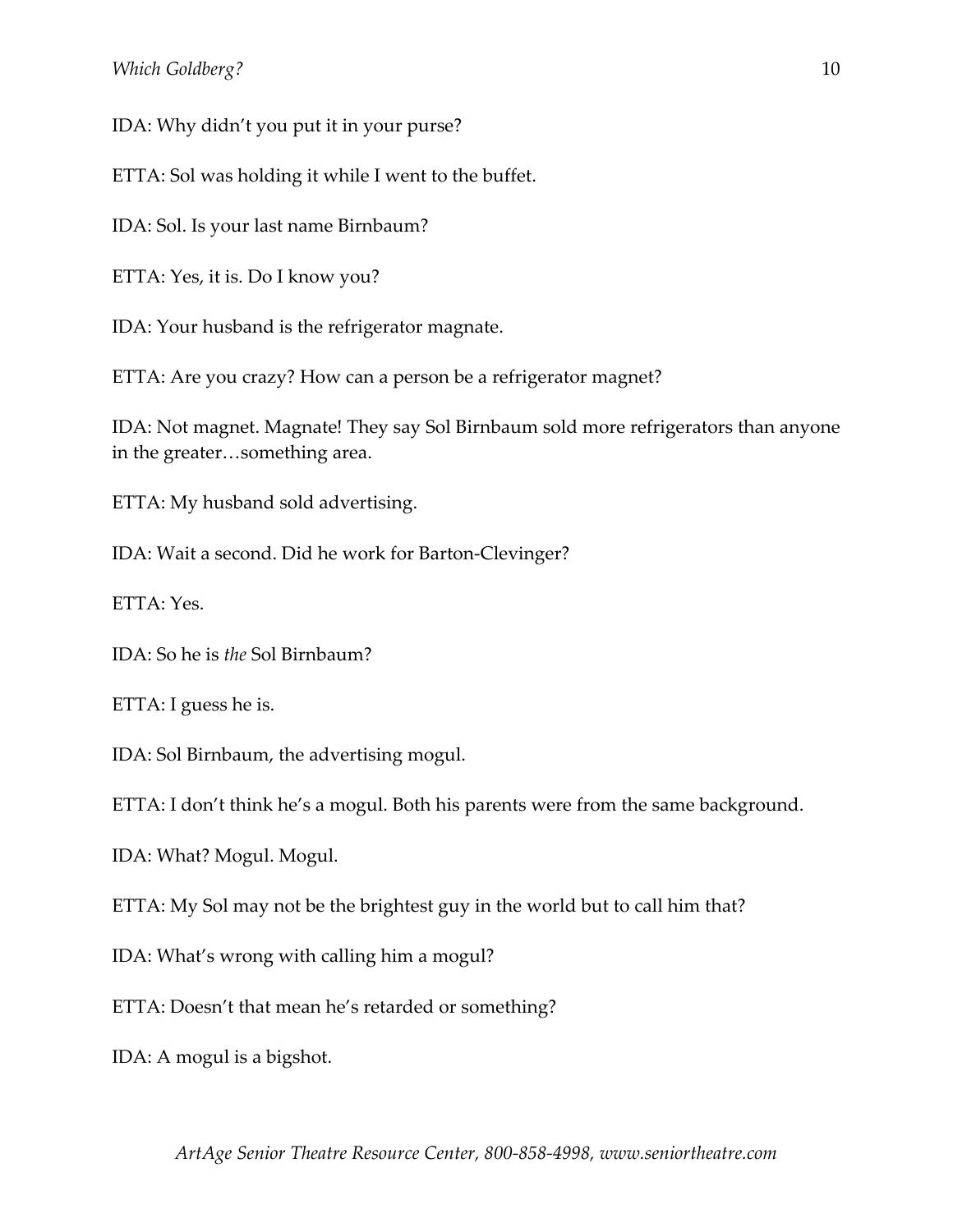ETTA: That's not my Sol. Oh! You must be thinking of Sol Birnbaumer—with the "er" at the end. He's the president of the company.

IDA: No relation?

ETTA: One's Birnbaum and the other's Birnbaum-er. You can't be related from part of your name.

IDA: That's true. So how can you blame the dry cleaner?

ETTA: They should be checking.

IDA: You want they stick their hands in your clothing's private parts? That's perverted. That's what that is. You know the kind of people they get to work at those places.

*(The Rabbi walks up to the podium.)*

ETTA: You're telling me. Why once I saw—

IDA: Shhh! *(points to the podium)* The rabbi.

RABBI: Ladies and gentlemen. Beloved Goldberg family. We are gathered here today to celebrate the life of an extraordinary man. A man who was the founder of an esteemed congregation.

ETTA: *(whispers to Ida)* I didn't know that.

RABBI: Beloved husband, father, grandfather, uncle, and friend.

IDA: *(whispers to Etta)* Beautiful speech the Rabbi's giving.

*(Etta nods)*

RABBI: We have come here today to pay our respects not only to a great man, but to a humble man. Not only a successful man but to a generous man.

ETTA: *(Whispers to Ida)* How true. He was all of that.

RABBI: Yes. Abe Goldberg was all those things.